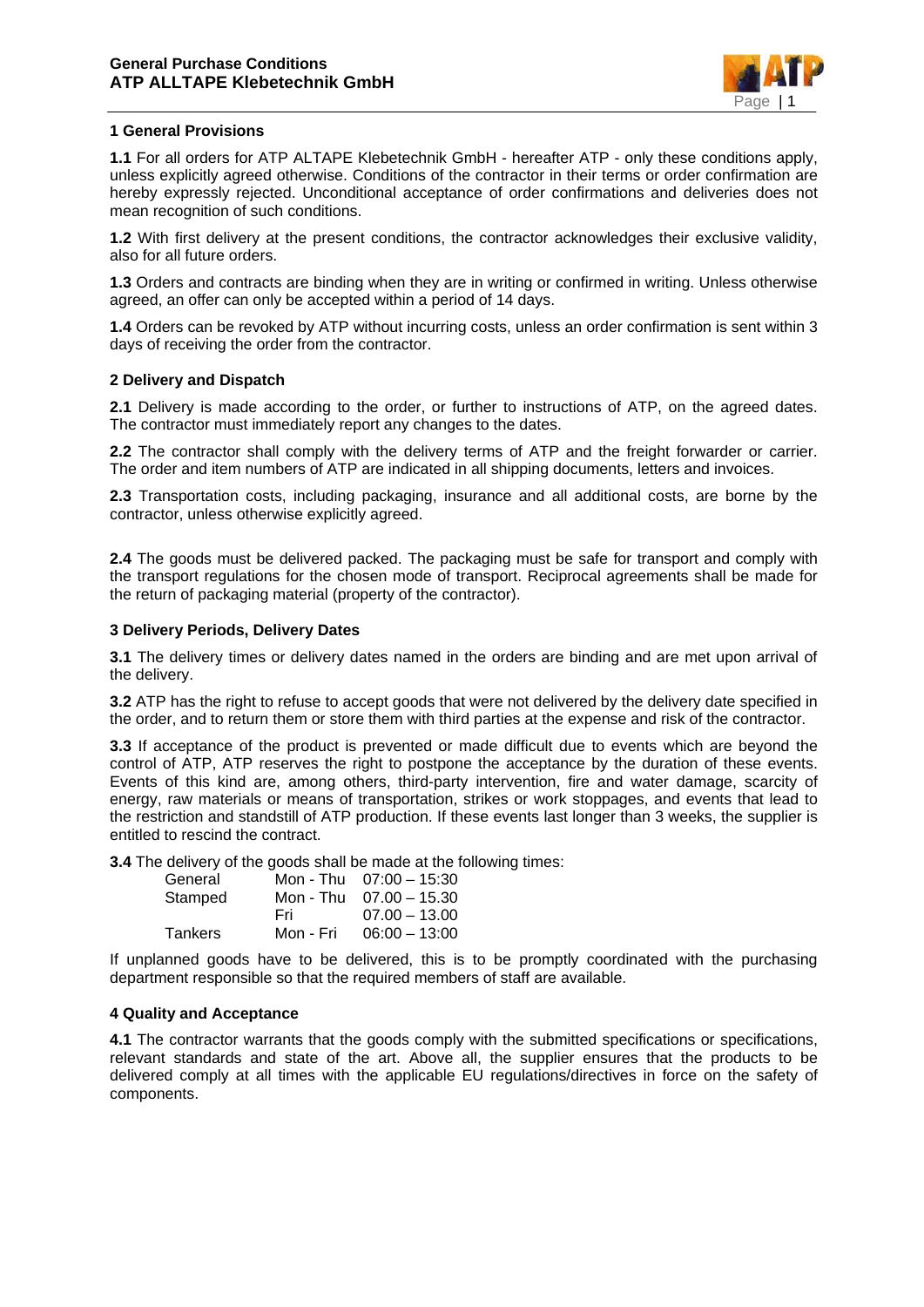

Should amendments to the rules / requiations require changes to the manufacturing process or require changes to components in products, the contractor will implement them immediately and inform ATP thereof in writing prior to delivery.

In accordance with EU Directive 67/548/EEC, the contractor is obliged to use no substance in the delivered products which is categorised as reprotoxic, teratogenic, mutogenic or carcinogenic, or substances in EU Directive 76/769/EC.

Furthermore, the contractor ensures compliance with the European REACH regulation (EC1907/2006) and RL 2002/95/EC (RoHS).

**4.2** ATP reserves the right to examine the goods immediately upon receipt for obvious and visible defects and to accept them only after this. In case of complaint, the contractor may be charged with the costs of testing and replacement. For each type of defect, the notice period is 14 days after its recognition. During the warranty period, the contractor waives the objection of late notice regarding hidden defects.

**4.3** Dimensions, weights and quantities of supplies determined during the incoming goods inspection are binding.

**4.4** All plant and equipment to be delivered must especially meet the requirements listed in the specification in terms of the functionality of the goods ordered and safety requirements.

**4.5** In the case of an agreed penalty for late delivery, the right to receive a penalty remains, even if this is not made explicitly clear during acceptance of the delivery. Further rights also remain without special preconditions during acceptance.

## **5 Prices and Payment Terms**

**5.1** The agreed prices are maximum prices; price reductions in the time between ordering and payment of the bill will be to the benefit of ATP.

**5.2** Invoices are to be submitted to ATP in duplicate under the order and item number and the exact content and weight following delivery of the goods. Sales tax is to be shown separately. Invoices with incorrect or missing information are generally not recognised and are sent back to the issuer for correction or completion.

**5.3** Payment is subject to proper delivery, and also to price and calculation accuracy. The discovery of a defect subject to warranty entitles ATP to withhold payment until completion of the warranty obligation.

**5.4** Unless otherwise agreed, payment is made within fourteen days less 3% discount or within 60 days net following receipt of goods and invoice.

The deadline for the use of any discounts will be set after receiving a complete invoice.

#### **6 Offsetting and Assignment**

**6.1** The contractor is only entitled to undisputed or legally established claims.

**6.2** The assignment of claims against ATP is only effective with their written consent.

#### **7 Warranty**

**7.1** The warranty obligations of the contractor depend on the law, unless indicated otherwise hereinafter. The contractor shall provide ATP at their first request all claims of third parties resulting from deficiencies, violation of rights or product damages of its delivery because of their contribution. The contractor warrants the existence of appropriate product liability insurance.

**7.2** The warranty period is at least 12 months from arrival at the place of delivery. If the statutory warranty period is longer, this shall apply.

**7.3** In the case of poor delivery, the contractor has to provide a free replacement at the choice of ATP, to give a discount in accordance with the law or to repair the defect free-of-charge. In urgent cases, ATP will inform the contractor about imminent damage, and if the contractor cannot guarantee a repair within two days, ATP will address the issues themselves or through a third party or they will purchase a replacement elsewhere at the expense of the contractor.